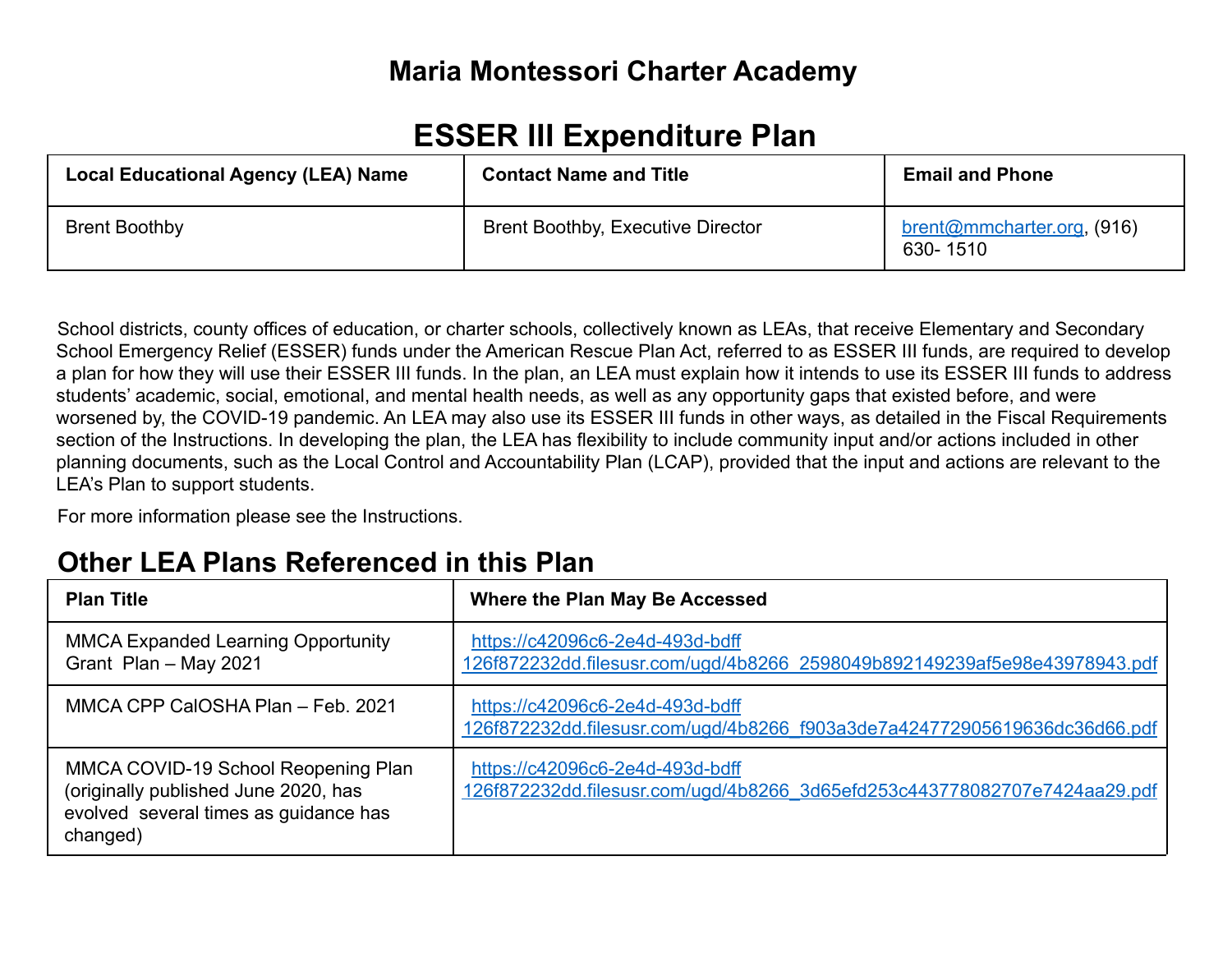# **Summary of Planned ESSER III Expenditures**

Below is a summary of the ESSER III funds received by the LEA and how the LEA intends to expend these funds in support of students.

#### **Total ESSER III funds received by the LEA**

\$128264

| <b>Plan Section</b>                                                                      | <b>Total Planned ESSER</b><br><b>III Expenditures</b> |
|------------------------------------------------------------------------------------------|-------------------------------------------------------|
| Strategies for Continuous and Safe In-Person Learning                                    | \$10935                                               |
| Addressing Lost Instructional Time (a minimum of 20 percent of the LEAs ESSER III funds) | \$90295                                               |
| Use of Any Remaining Funds                                                               | \$27034                                               |

#### **Total ESSER III funds included in this plan**

\$128264

# **Community Engagement**

An LEA's decisions about how to use its ESSER III funds will directly impact the students, families, and the local community. The following is a description of how the LEA meaningfully consulted with its community members in determining the prevention and mitigation strategies, strategies to address the academic impact of lost instructional time, and any other strategies or activities to be implemented by the LEA. In developing the plan, the LEA has flexibility to include input received from community members during the development of other LEA Plans, such as the LCAP, provided that the input is relevant to the development of the LEA's ESSER III Expenditure Plan.

For specific requirements, including a list of the community members that an LEA is required to consult with, please see the Community Engagement section of the Instructions.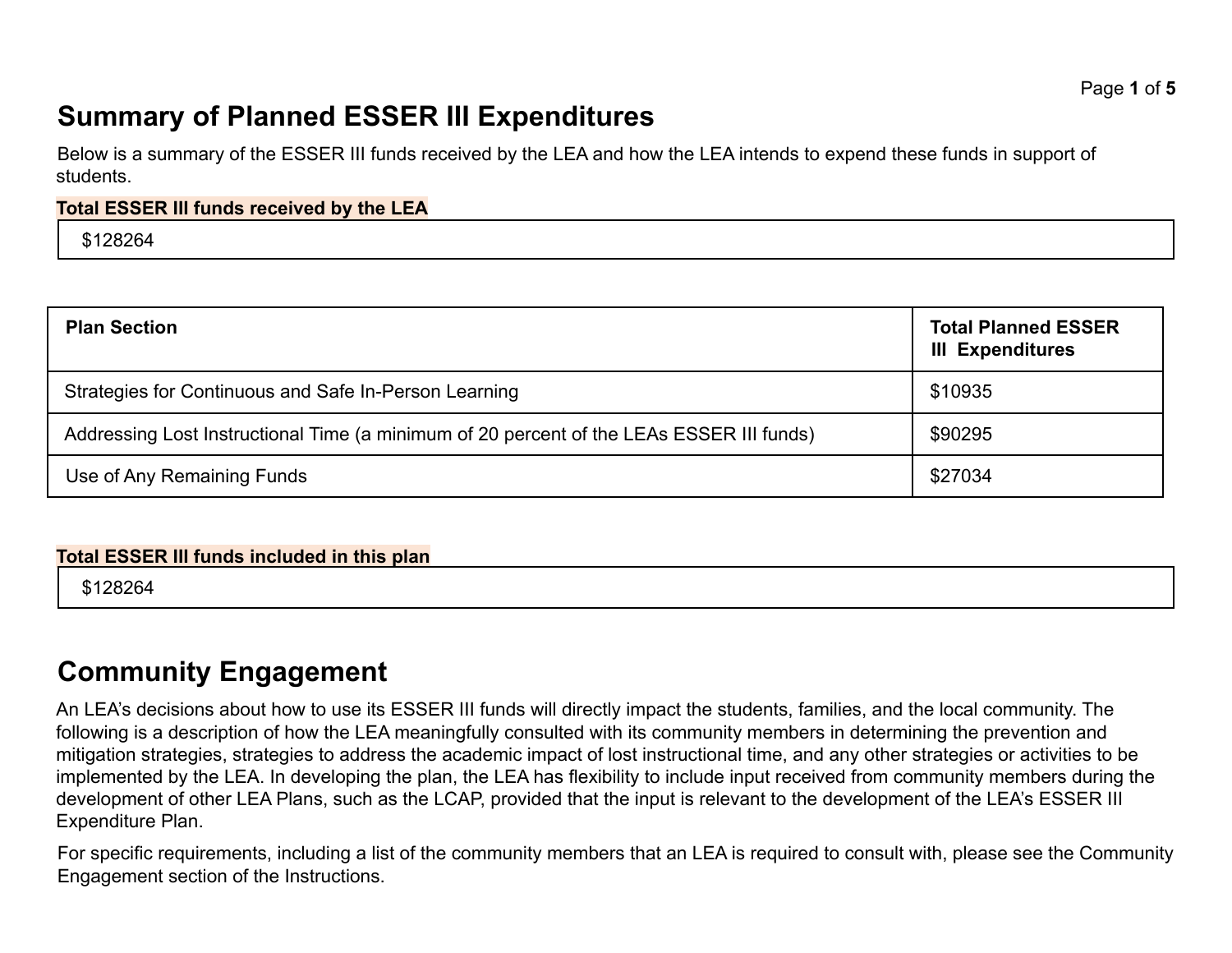A description of the efforts made by the LEA to meaningfully consult with its required community members and the opportunities provided by the LEA for public input in the development of the plan.

This plan is primarily based on expanding our existing Expanded Learning Opportunity Grant and COVID-19 School Reopening Plan that was adopted in Spring 2021. We consulted with students, staff (including teachers and the principal), parents and community members in the development of this plan. These consultations occurred several times, including public meetings on May 24, 2021,

Page **2** of **5**

June 30, 2021, and September 27, 2021. Additionally, as an elementary school that's located in close proximity to the Thunder Valley resort, we have some Native Americans that are a part of our greater school community, and we specifically reached out to these Native Americans for their input regarding the development of this plan. These meetings occurred on May 21, 2021 and September 24, 2021. Maria Montessori Charter Academy is ultimately a school of choice with a lottery-based enrollment process. While our student diversity is reflected within our Title I qualification status, generally speaking, Civil Rights Groups / advocates are neither present nor served by our LEA.

A description of how the development of the plan was influenced by community input.

After receiving feedback from the community, the following trends emerged:

- Summer School
- Technology access
- Digital Curriculum
- Counseling to address mental health needs
- Breakfast
- -

Therefore, all of the above were addressed in the actions that are included in this plan. In addition, mitigating the spread of COVID-19 is a concern that we heard from our community in our community forums as well. Therefore, actions related to our HVAC systems, cleaning supplies and masks were added to our ESSER III plan as well.

# **Actions and Expenditures to Address Student Needs**

The following is the LEA's plan for using its ESSER III funds to meet students' academic, social, emotional, and mental health needs, as well as how the LEA will address the opportunity gaps that existed before, and were exacerbated by, the COVID-19 pandemic. In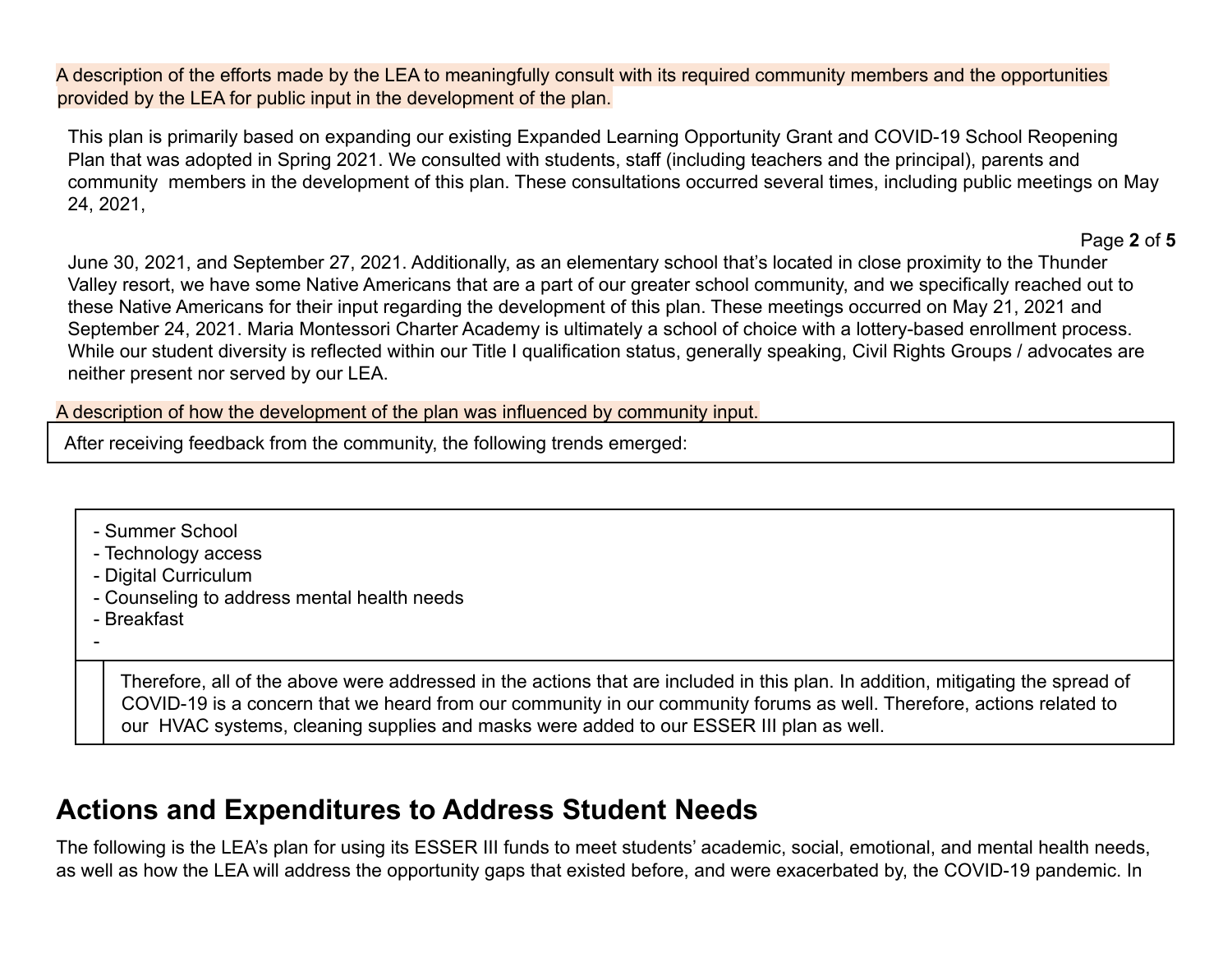developing the plan, the LEA has the flexibility to include actions described in existing plans, including the LCAP and/or Expanded Learning Opportunity (ELO) Grant Plan, to the extent that the action(s) address the requirements of the ESSER III Expenditure Plan.

For specific requirements, please refer to the Actions and Expenditures to Address Student Needs section of the

### Instructions. **Strategies for Continuous and Safe In-Person Learning**

A description of how the LEA will use funds to continuously and safely operate schools for in-person learning in a way that reduces or prevents the spread of the COVID-19 virus.

#### **Total ESSER III funds being used to implement strategies for continuous and safe in-person learning**

\$10935

|                                      |                                                                                                                                 |                                                                                                                                                                                                                                       | Page 3 of 5                                                      |
|--------------------------------------|---------------------------------------------------------------------------------------------------------------------------------|---------------------------------------------------------------------------------------------------------------------------------------------------------------------------------------------------------------------------------------|------------------------------------------------------------------|
| Plan<br>Alignment (if<br>applicable) | <b>Action Title</b>                                                                                                             | <b>Action Description</b>                                                                                                                                                                                                             | <b>Planned ESSER III</b><br><b>Funded</b><br><b>Expenditures</b> |
| <b>CPP</b>                           | Continued adherence<br>to extra CDC cleaning<br>protocols for COVID-19                                                          | Custodial staff following the additional cleaning<br>protocols for all campus facilities on a daily basis. This<br>includes both extra staff time and extra custodial<br>supply costs, etc.                                           | \$6935                                                           |
| <b>CPP</b>                           | Following through on<br>CDPH masking guidelines                                                                                 | Providing masks to all students and staff                                                                                                                                                                                             | 1500                                                             |
| <b>ESSER1</b>                        | <b>HVAC</b> ventilation system<br>- continued use of<br>MERV 13 filters and air<br>purification systems with<br>every HVAC unit | Using MERV 13 filters for all of our HVAC systems and<br>changing them every couple of months, adjusting air<br>flows for outside air, and providing maintenance for<br>RGF REME HALO air purification systems for each<br>HVAC unit. | 2500                                                             |

### **Addressing the Impact of Lost Instructional Time**

A description of how the LEA will use funds to address the academic impact of lost instructional time.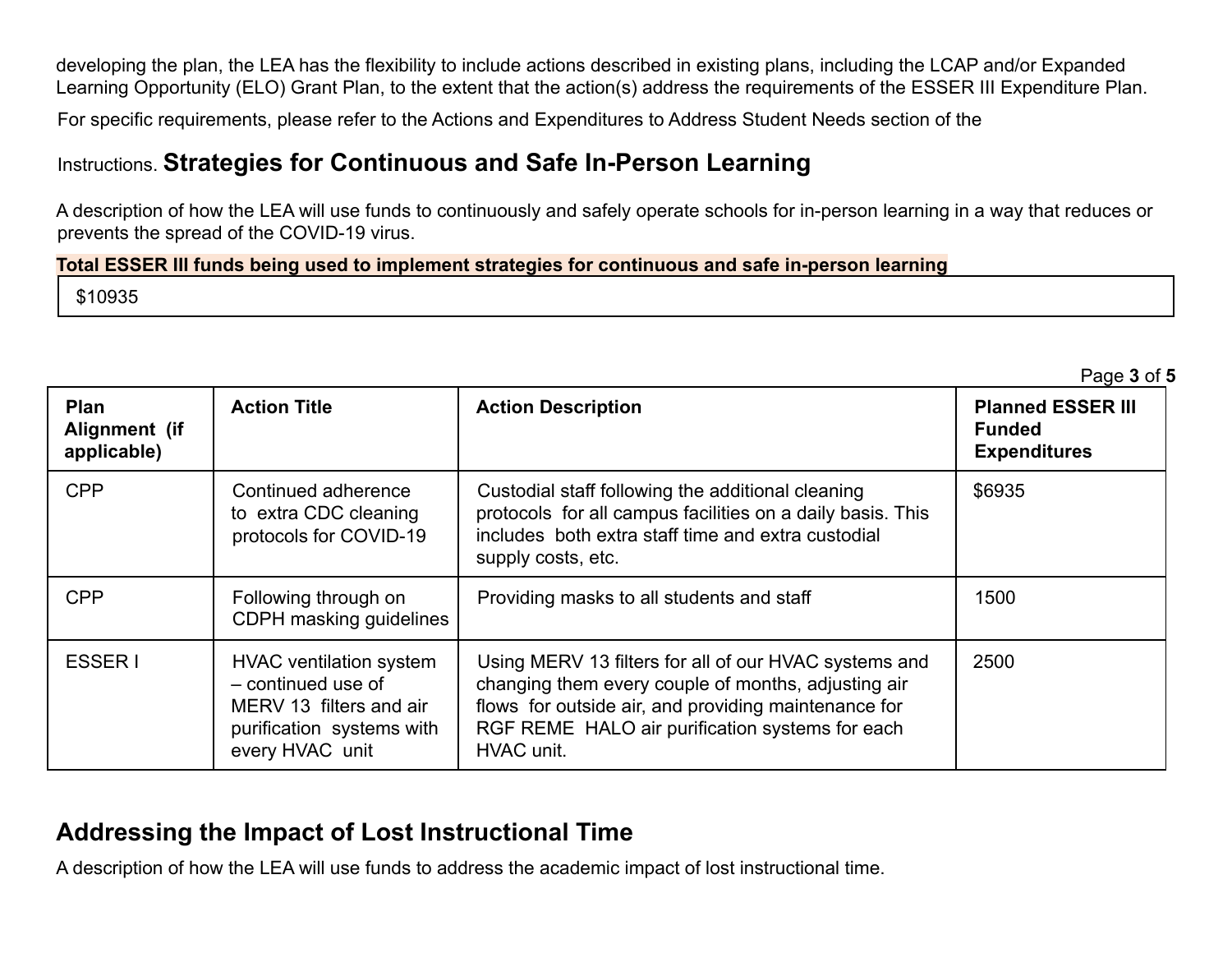#### **Total ESSER III funds being used to address the academic impact of lost instructional time**

#### \$90295

| <b>Plan</b><br>Alignment (if<br>applicable) | <b>Action Title</b>             | <b>Action Description</b>                                                                                                                                                             | <b>Planned ESSER III</b><br><b>Funded</b><br><b>Expenditures</b> |
|---------------------------------------------|---------------------------------|---------------------------------------------------------------------------------------------------------------------------------------------------------------------------------------|------------------------------------------------------------------|
| <b>ELOG</b>                                 | Summer School                   | We are hosting Summer School in FY2021 and<br>FY2022 for all students impacted by COVID-19<br>learning loss                                                                           | \$11023                                                          |
| <b>ELOG</b>                                 | Distance learning<br>curriculum | We utilize the Edgenuity platform to provide distance<br>learning support for students who were not comfortable<br>returning to site-based instruction in 2020-2021 and<br>2021-2022. | \$63073                                                          |
| <b>ELOG</b>                                 | <b>Digital Curriculum</b>       | We are adding digital curricular platforms to assist student                                                                                                                          |                                                                  |

Page **4** of **5**

| <b>Plan</b><br>Alignment (if<br>applicable) | <b>Action Title</b> | <b>Action Description</b>                                                                                          | ⊤ay <del>c</del> ↔ ∪⊢;<br><b>Planned ESSER III</b><br><b>Funded</b><br><b>Expenditures</b> |
|---------------------------------------------|---------------------|--------------------------------------------------------------------------------------------------------------------|--------------------------------------------------------------------------------------------|
|                                             |                     | learning and COVID-related learning loss. This<br>includes purchasing IXL and digital access to<br>Singapore Math. |                                                                                            |

# **Use of Any Remaining Funds**

A description of the how the LEA will use any remaining ESSER III funds, as applicable.

**Total ESSER III funds being used to implement additional actions**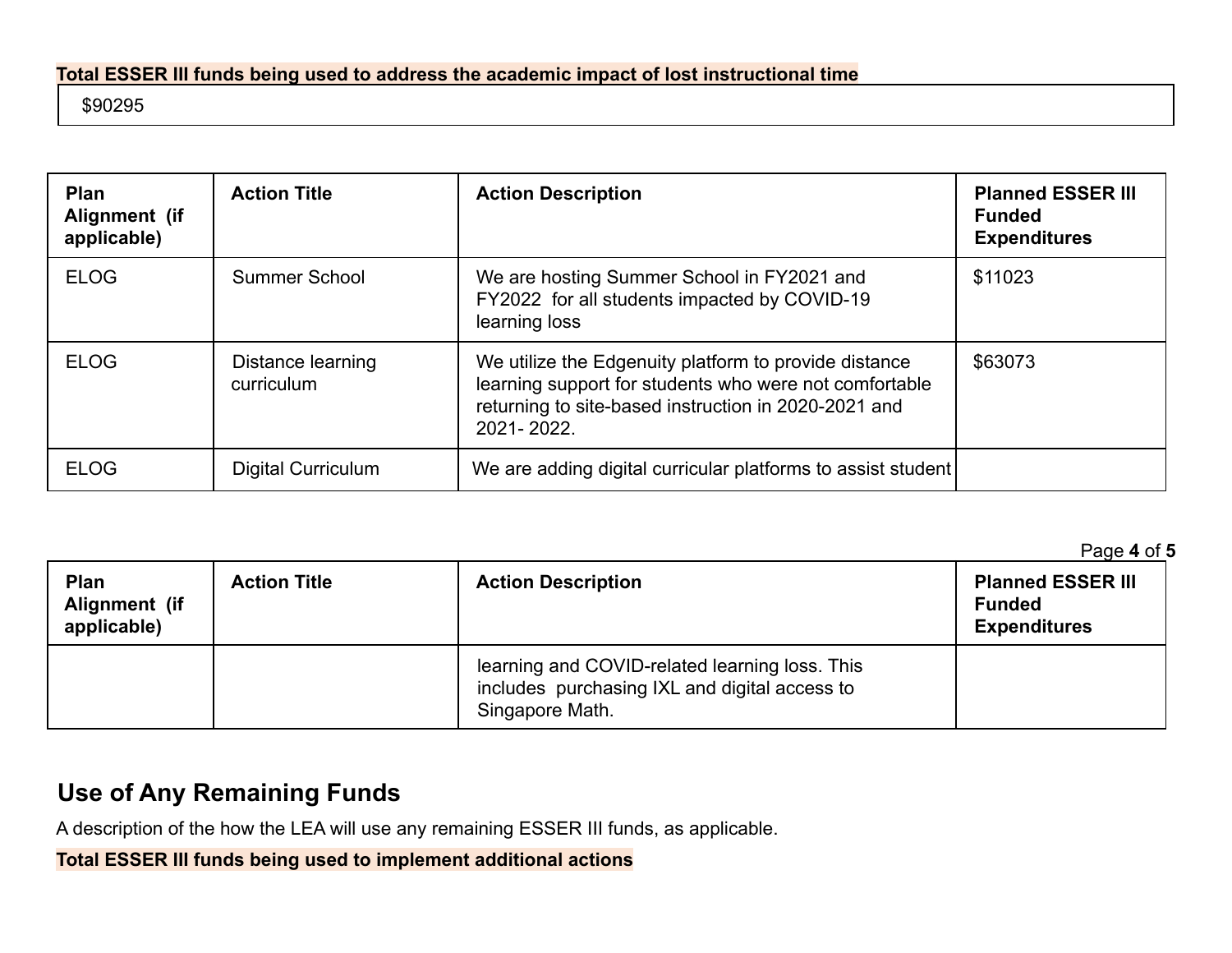| <b>Plan</b><br>Alignment (if<br>applicable) | <b>Action Title</b>              | <b>Action Description</b>                                                                                                                        | <b>Planned ESSER III</b><br><b>Funded</b><br><b>Expenditures</b> |
|---------------------------------------------|----------------------------------|--------------------------------------------------------------------------------------------------------------------------------------------------|------------------------------------------------------------------|
| <b>ELOG</b>                                 | <b>Breakfast</b>                 | We are adding a breakfast program that will provide<br>free breakfast to all students who want it.                                               | \$10000                                                          |
| ESSER I                                     | <b>Digital Curriculum Access</b> | We are purchasing laptops students and buying<br>new network hubs and switches for student<br>connectivity.                                      | \$15534                                                          |
| <b>ESSER II</b>                             | Counseling                       | Provide additional counseling time via our School<br>Psychologist for students whose mental health has<br>been impacted by the COVID-19 pandemic | \$1500                                                           |

# **Ensuring Interventions are Addressing Student Needs**

The LEA is required to ensure its interventions will respond to the academic, social, emotional, and mental health needs of all students, and particularly those students most impacted by the COVID–19 pandemic. The following is the LEA's plan for ensuring that the actions and expenditures in the plan are addressing the identified academic, social, emotional, and mental health needs of its students, and particularly those students most impacted by the COVID–19 pandemic.

| <b>Action Title(s)</b> | <b>How Progress will be Monitored</b> | <b>Frequency of Progress Monitoring</b> |
|------------------------|---------------------------------------|-----------------------------------------|
|------------------------|---------------------------------------|-----------------------------------------|

Page **5** of **5**

| <b>Action Title(s)</b> | <b>How Progress will be Monitored</b> | <b>Frequency of Progress Monitoring</b> |
|------------------------|---------------------------------------|-----------------------------------------|
|                        |                                       |                                         |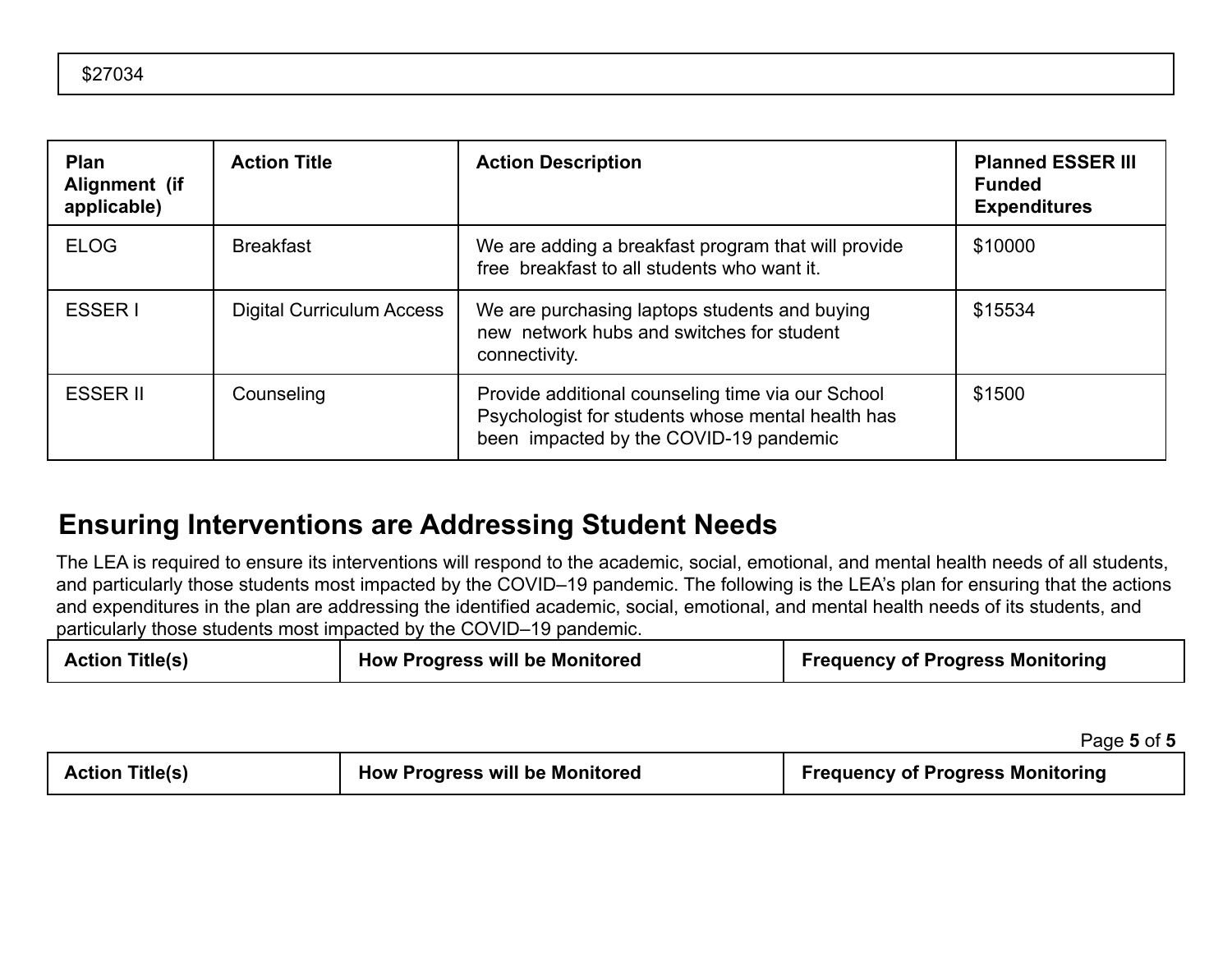| CDC cleaning protocols<br><b>Masking Guidance</b><br><b>Ventilation System</b>                          | Progress will be benchmarked off of<br>COVID-19 case counts, and measures will<br>be adjusted accordingly if our case counts<br>rise. | Every week     |
|---------------------------------------------------------------------------------------------------------|---------------------------------------------------------------------------------------------------------------------------------------|----------------|
| Distance Learning<br><b>Curriculum Digital</b><br><b>Curriculum Access</b><br><b>Digital Curriculum</b> | Benchmark assessments taken within the<br>curricular programs                                                                         | Each trimester |
| Summer School                                                                                           | Benchmark assessments for students before<br>and after summer school will be taken                                                    | Annually       |
| <b>Breakfast</b>                                                                                        | Tracking the number of breakfasts provided<br>to students                                                                             | Monthly        |
| Counseling                                                                                              | Tracking the number of counseling specific<br>hours provided to students                                                              | Each trimester |

Page **6** of **5**

# **ESSER III Expenditure Plan Instructions**

#### **Introduction**

School districts, county offices of education (COEs), or charter schools, collectively known as local educational agencies (LEAs), that receive Elementary and Secondary School Emergency Relief (ESSER) funds under the American Rescue Plan (ARP) Act, referred to as ESSER III funds, are required to develop a plan for how they will use ESSER III funds to, at a minimum, address students' academic, social, emotional, and mental health needs, as well as the opportunity gaps that existed before, and were exacerbated by, the COVID-19 pandemic.

The plan must be adopted by the local governing board or body of the LEA at a public meeting on or before October 29, 2021 and must be submitted for review and approval within five days of adoption. A school district must submit its ESSER III Expenditure Plan to its COE for review and approval; a COE must submit its plan to the California Department of Education for review and approval. A charter school must submit its plan to its chartering authority for review and to the COE of the county in which the charter school operates for review and approval.

In addition, consistent with the requirements of the ARP, Volume 86, *Federal Register*, page 21201, April 22, 2021, the ESSER III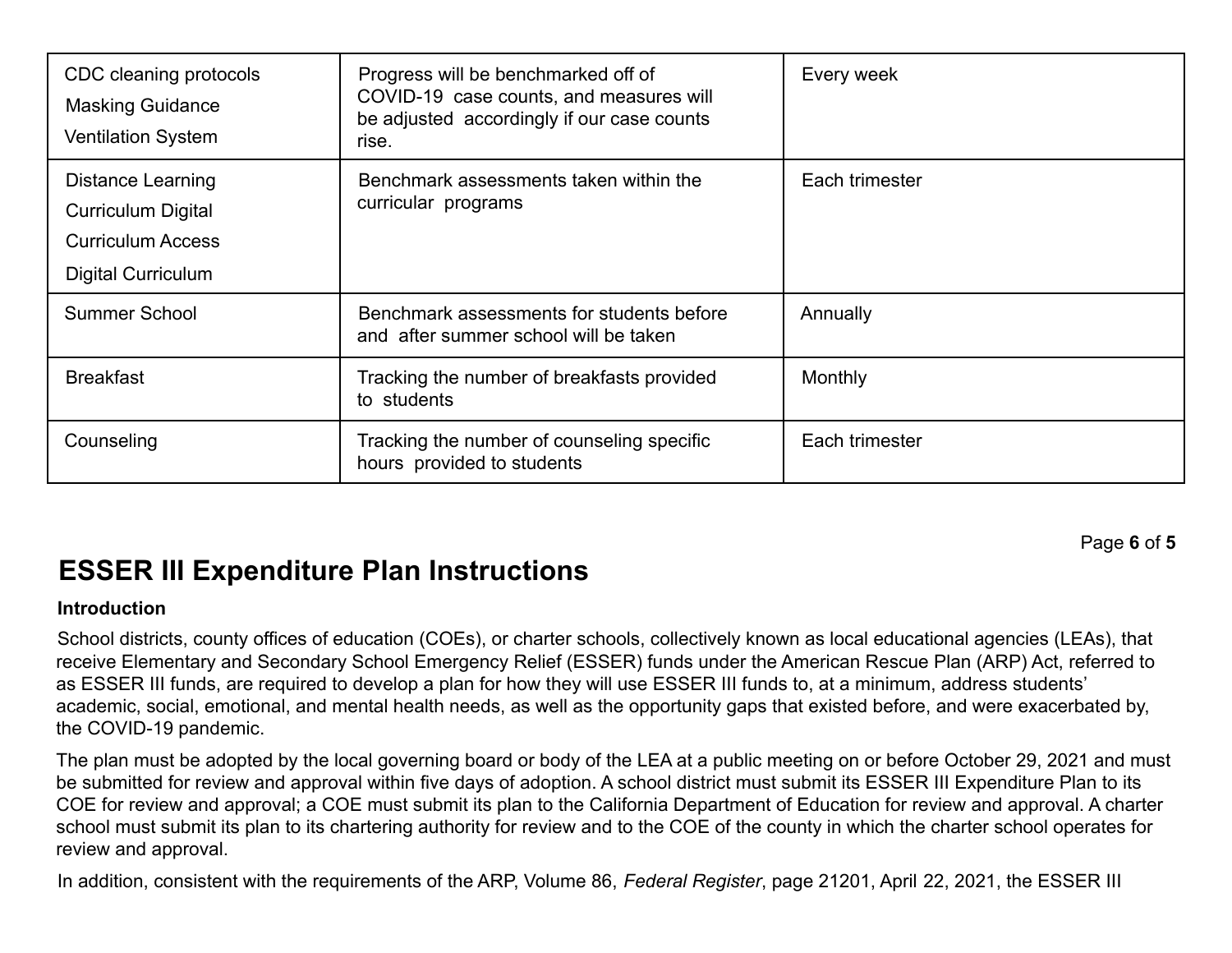Expenditure Plan must be:

- ∙ Written in an understandable and uniform format;
- ∙ Written in a language that parents can understand, to the extent practicable;
	- $\circ$  If it is not practicable to provide written translations to a parent with limited English proficiency, the plan must be orally translated for parents
- ∙ Provided in an alternative format to a parent who is an individual with a disability as defined by the Americans with Disabilities Act, upon request; and
- ∙ Be made publicly available on the LEA's website.

For additional information regarding ESSER III funding please see the ARP Act Funding web page at https://www.cde.ca.gov/fg/cr/arpact.asp.

*For technical assistance related to the ESSER III Expenditure Plan template and instructions, please contact LCFF@cde.ca.gov. For all other questions related to ESSER III, please contact EDReliefFunds@cde.ca.gov.*

## **Fiscal Requirements**

∙ The LEA must use at least 20 percent (20%) of its ESSER III apportionment for expenditures related to addressing the academic impact of lost instructional time through the implementation of evidence-based interventions, such as summer learning or summer enrichment, extended day, comprehensive afterschool programs, or extended school year programs.

#### Page **1** of **9**

- o For purposes of this requirement, "evidence-based interventions" include practices or programs that have evidence to show that they are effective at producing results and improving outcomes when implemented. This kind of evidence has generally been produced through formal studies and research. There are four tiers, or levels, of evidence:
	- **Tier 1 Strong Evidence**: the effectiveness of the practices or programs is supported by one or more well designed and well-implemented randomized control experimental studies.
	- **Tier 2 Moderate Evidence**: the effectiveness of the practices or programs is supported by one or more well designed and well-implemented quasi-experimental studies.
	- **Tier 3 Promising Evidence**: the effectiveness of the practices or programs is supported by one or more well designed and well-implemented correlational studies (with statistical controls for selection bias).
	- **Tier 4 Demonstrates a Rationale**: practices that have a well-defined logic model or theory of action, are supported by research, and have some effort underway by a State Educational Agency, LEA, or outside research organization to determine their effectiveness.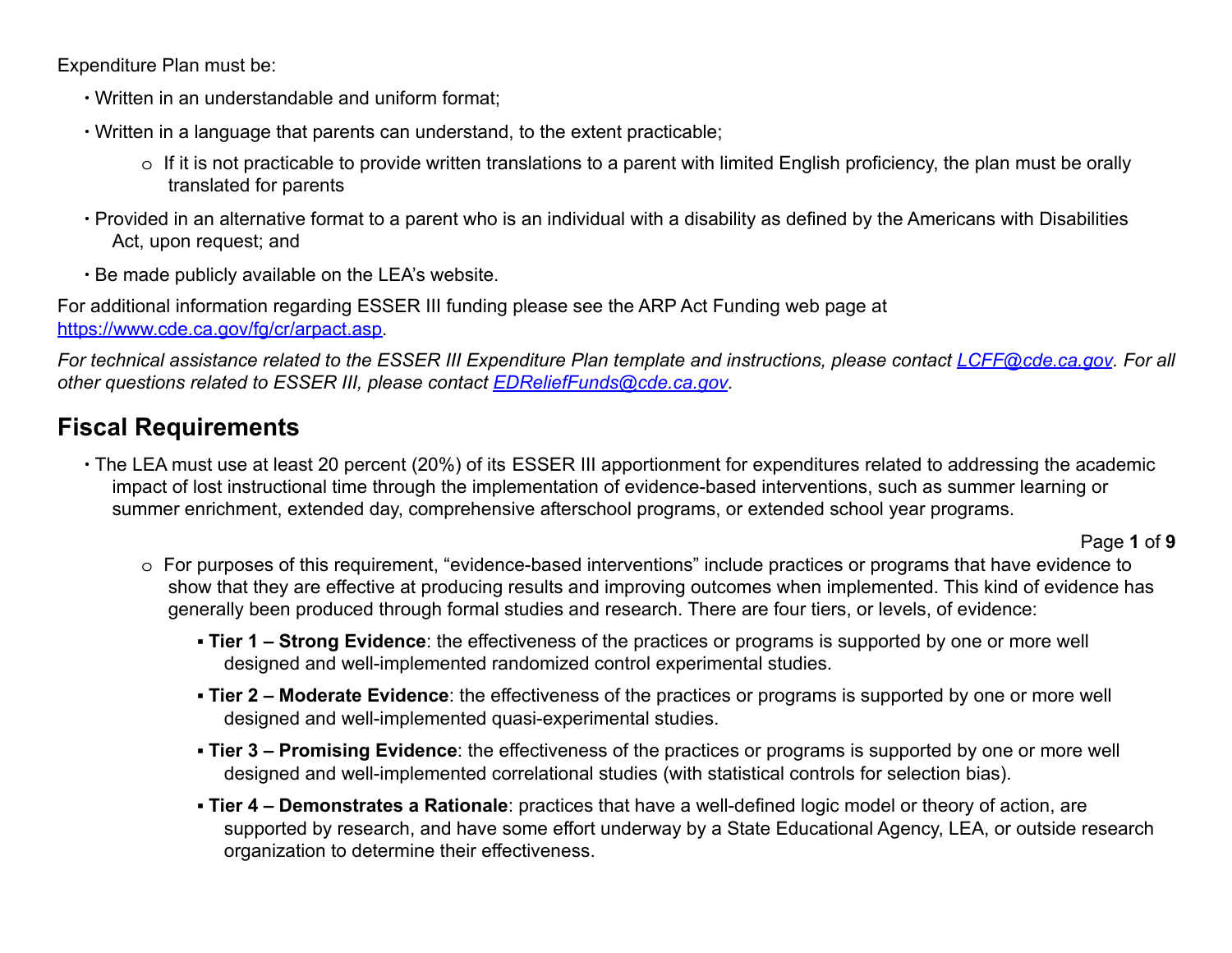o For additional information please see the Evidence-Based Interventions Under the ESSA web page at https://www.cde.ca.gov/re/es/evidence.asp.

∙ The LEA must use the remaining ESSER III funds consistent with section 2001(e)(2) of the ARP Act, including for: o

Any activity authorized by the Elementary and Secondary Education Act (ESEA) of 1965;

- o Any activity authorized by the Individuals with Disabilities Education Act (IDEA);
- o Any activity authorized by the Adult Education and Family Literacy Act;
- o Any activity authorized by the Carl D. Perkins Career and Technical Education Act of 2006;
- o Coordination of preparedness and response efforts of LEAs with State, local, Tribal, and territorial public health departments, and other relevant agencies, to improve coordinated responses among such entities to prevent, prepare for, and respond to COVID-19;
- o Activities to address the unique needs of low-income students, students with disabilities, English learners, racial and ethnic minorities, homeless students, and foster youth, including how outreach and service delivery will meet the needs of each population;
- o Developing and implementing procedures and systems to improve the preparedness and response efforts of LEAs; o

Training and professional development for staff of the LEA on sanitation and minimizing the spread of infectious diseases;  $\circ$ 

Purchasing supplies to sanitize and clean the facilities of an LEA, including buildings operated by such agency;

o Planning for, coordinating, and implementing activities during long-term closures, including providing meals to eligible students, providing technology for online learning to all students, providing guidance for carrying out requirements under

Page **2** of **9**

IDEA, and ensuring other educational services can continue to be provided consistent with all Federal, State, and local requirements;

- o Purchasing education technology (including hardware, software, and connectivity) for students who are served by the LEA that aids in regular and substantive educational interaction between students and their classroom instructors, including low-income students and children with disabilities, which may include assistive technology or adaptive equipment;
- o Providing mental health services and supports, including through the implementation of evidence-based full-service community schools;
- o Planning and implementing activities related to summer learning and supplemental after school programs, including providing classroom instruction or online learning during the summer months and addressing the needs of underserved students;
- o Addressing learning loss among students, including underserved students, by: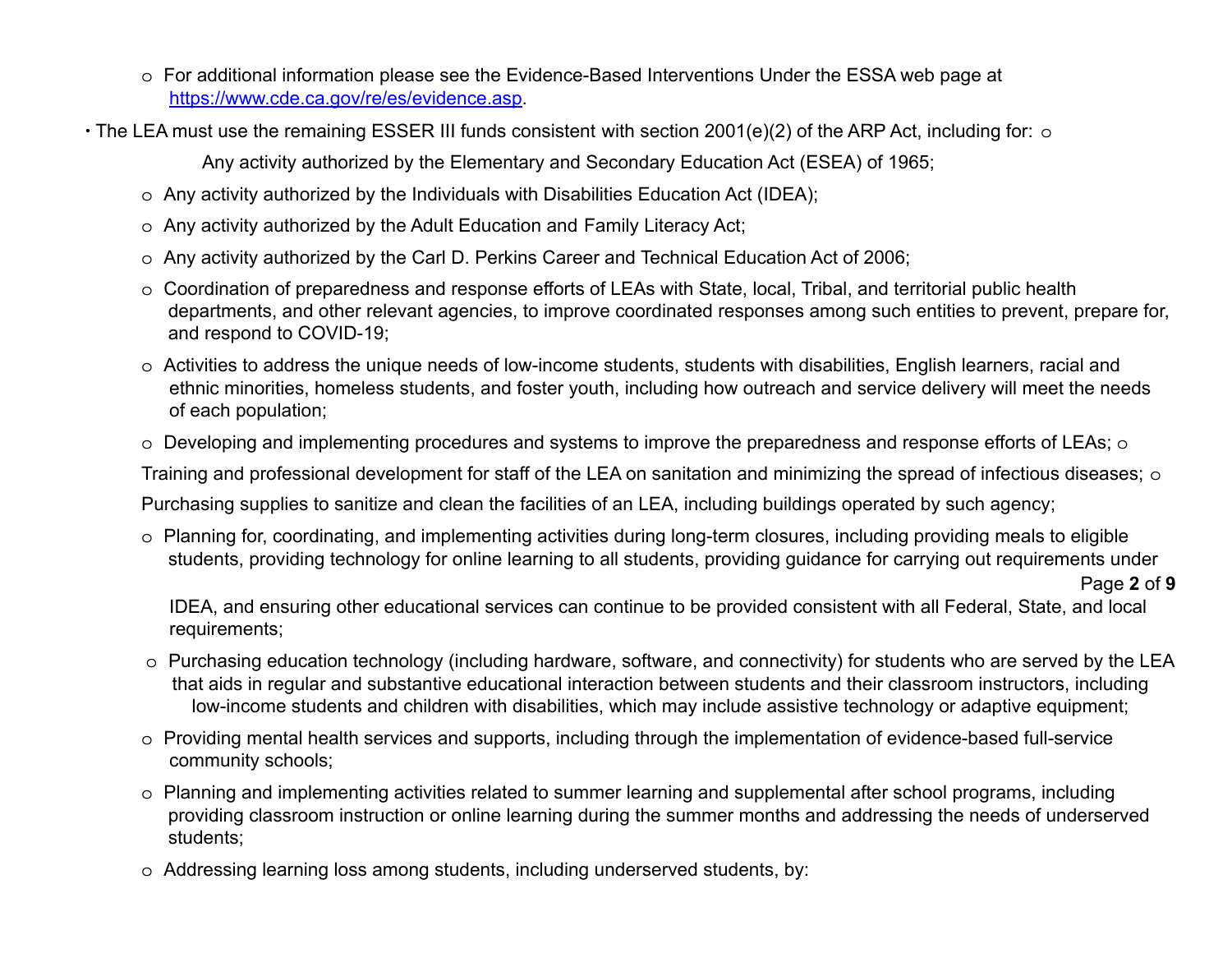- Administering and using high-quality assessments that are valid and reliable, to accurately assess students' academic progress and assist educators in meeting students' academic needs, including through differentiated instruction,
- Implementing evidence-based activities to meet the comprehensive needs of students,
- Providing information and assistance to parents and families of how they can effectively support students, including in a distance learning environment, and
- Tracking student attendance and improving student engagement in distance education;

**Note:** A definition of "underserved students" is provided in the Community Engagement section of the instructions.

- o School facility repairs and improvements to enable operation of schools to reduce risks of virus transmission and exposure to environmental health hazards, and to support student health needs;
- o Inspection, testing, maintenance, repair, replacement, and upgrade projects to improve the indoor air quality in school facilities, including mechanical and nonmechanical heating, ventilation, and air conditioning systems, filtering, purification and other air cleaning, fans, control systems, and window and door replacement;
- o Developing strategies and implementing public health protocols including, to the greatest extent practicable, policies in line with guidance from the Centers for Disease Control and Prevention (CDC) for the reopening and operation of school facilities to effectively maintain the health and safety of students, educators, and other staff;
- o Other activities that are necessary to maintain the operation of and continuity of services in LEAs and continuing to employ existing staff of the LEA.

Page **3** of **9**

### **Other LEA Plans Referenced in this Plan**

In developing the plan, the LEA has flexibility to include community input and/or actions included in other planning documents, such as the Local Control and Accountability Plan (LCAP) and/or the Expanded Learning Opportunities (ELO) Grant Plan, provided that the input and/or actions address the requirements of the ESSER III Expenditure Plan.

An LEA that chooses to utilize community input and/or actions from other planning documents must provide the name of the plan(s) referenced by the LEA and a description of where the plan(s) may be accessed by the public (such as a link to a web page or the street address of where the plan(s) are available) in the table. The LEA may add or delete rows from the table as necessary.

An LEA that chooses not to utilize community input and/or actions from other planning documents may provide a response of "Not Applicable" in the table.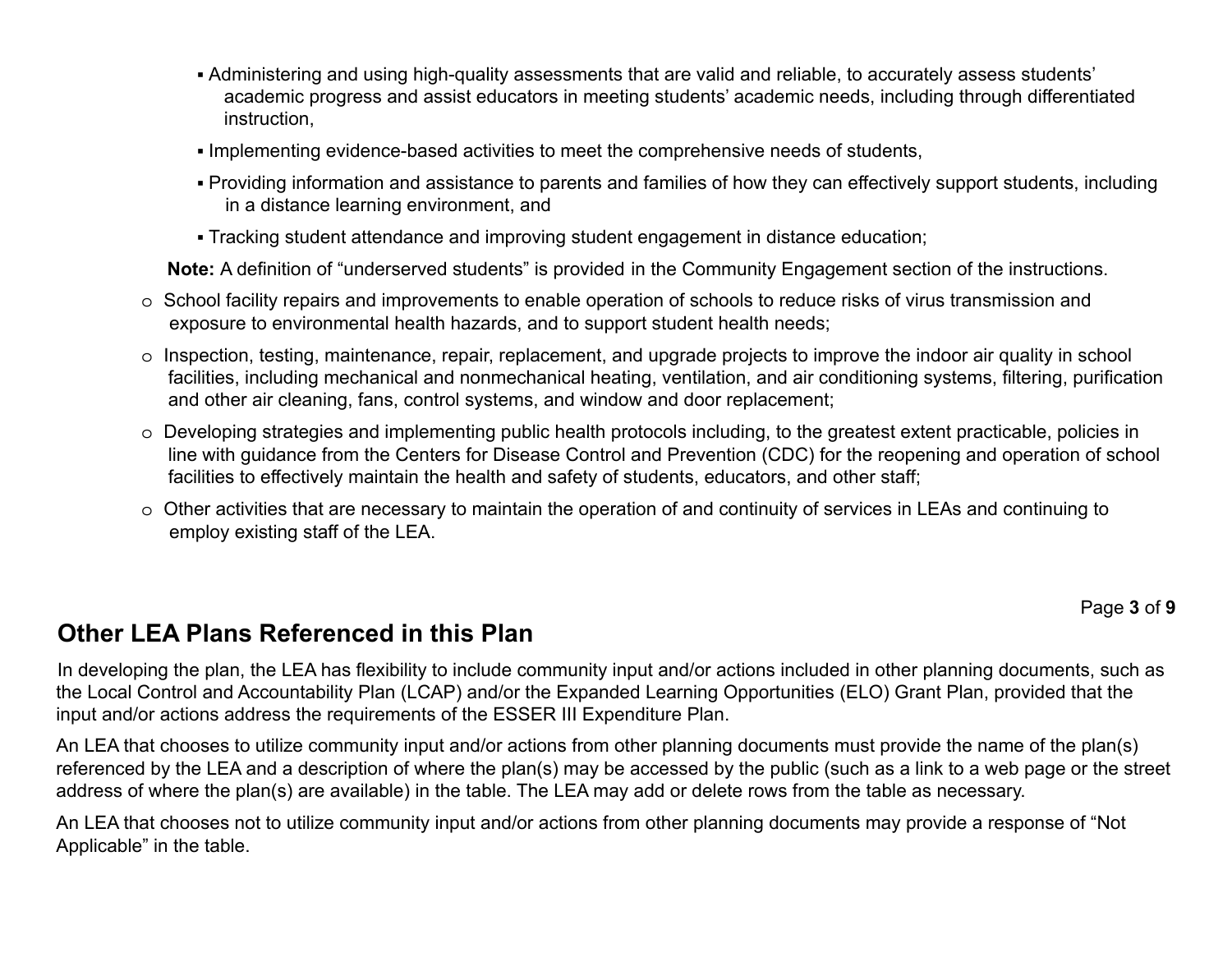## **Summary of Expenditures**

The Summary of Expenditures table provides an overview of the ESSER III funding received by the LEA and how the LEA plans to use its ESSER III funds to support the strategies and interventions being implemented by the LEA.

#### **Instructions**

For the 'Total ESSER III funds received by the LEA,' provide the total amount of ESSER III funds received by the LEA.

In the Total Planned ESSER III Expenditures column of the table, provide the amount of ESSER III funds being used to implement the actions identified in the applicable plan sections.

For the 'Total ESSER III funds included in this plan,' provide the total amount of ESSER III funds being used to implement actions in the plan.

## **Community Engagement**

#### **Purpose and Requirements**

An LEA's decisions about how to use its ESSER III funds will directly impact the students, families, and the local community, and thus the LEA's plan must be tailored to the specific needs faced by students and schools. These community members will have significant insight into what prevention and mitigation strategies should be pursued to keep students and staff safe, as well as how the various COVID–19 prevention and mitigation strategies impact teaching, learning, and day-to-day school experiences.

An LEA must engage in meaningful consultation with the following community members, as applicable to the LEA:

∙ Students;

- ∙ Families, including families that speak languages other than English;
- ∙ School and district administrators, including special education administrators;

Page **4** of **9**

∙ Teachers, principals, school leaders, other educators, school staff, and local bargaining units, as applicable.

"Meaningful consultation" with the community includes considering the perspectives and insights of each of the required community members in identifying the unique needs of the LEA, especially related to the effects of the COVID-19 pandemic. Comprehensive strategic planning will utilize these perspectives and insights to determine the most effective strategies and interventions to address these needs through the programs and services the LEA implements with its ESSER III funds.

Additionally, an LEA must engage in meaningful consultation with the following groups to the extent that they are present or served in the  $IFA$ 

∙ Tribes;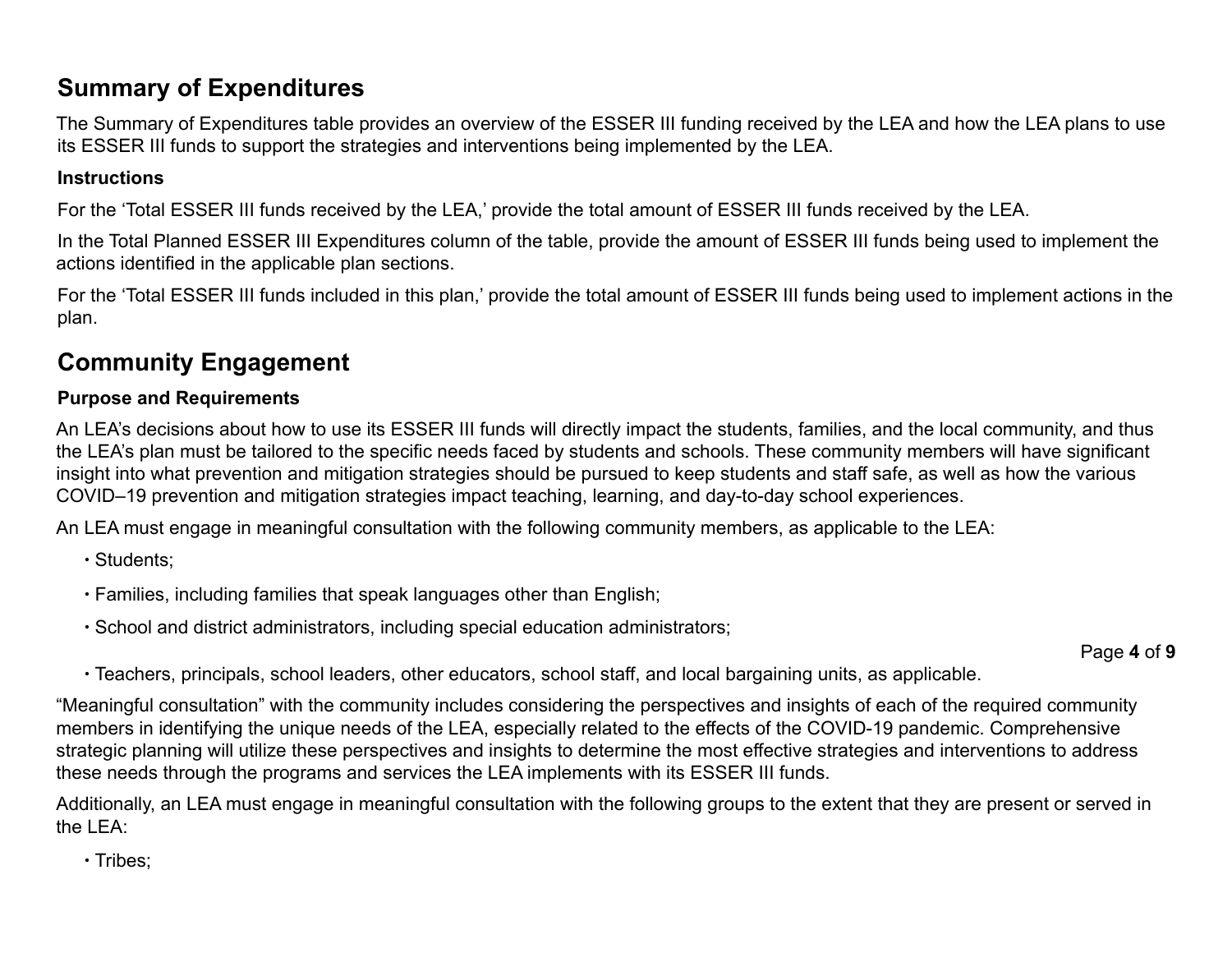- ∙ Civil rights organizations, including disability rights organizations (e.g. the American Association of People with Disabilities, the American Civil Liberties Union, National Association for the Advancement of Colored People, etc.); and
- ∙ Individuals or advocates representing the interests of children with disabilities, English learners, homeless students, foster youth, migratory students, children who are incarcerated, and other underserved students.
	- o For purposes of this requirement "underserved students" include:
		- Students who are low-income;
		- **· Students who are English learners;**
		- Students of color;
		- Students who are foster youth;
		- Homeless students;
		- Students with disabilities; and
		- Migratory students.

LEAs are also encouraged to engage with community partners, expanded learning providers, and other community organizations in developing the plan.

Information and resources that support effective community engagement may be found under *Resources* on the following web page of the CDE's website: https://www.cde.ca.gov/re/lc.

Page **5** of **9**

### **Instructions**

In responding to the following prompts, the LEA may reference or include input provided by community members during the development of existing plans, including the LCAP and/or the ELO Grant Plan, to the extent that the input is applicable to the requirements of the ESSER III Expenditure Plan. Descriptions provided should include sufficient detail yet be sufficiently succinct to promote a broad understanding among the LEA's local community.

**A description of the efforts made by the LEA to meaningfully consult with its required community members and the opportunities provided by the LEA for public input in the development of the plan.**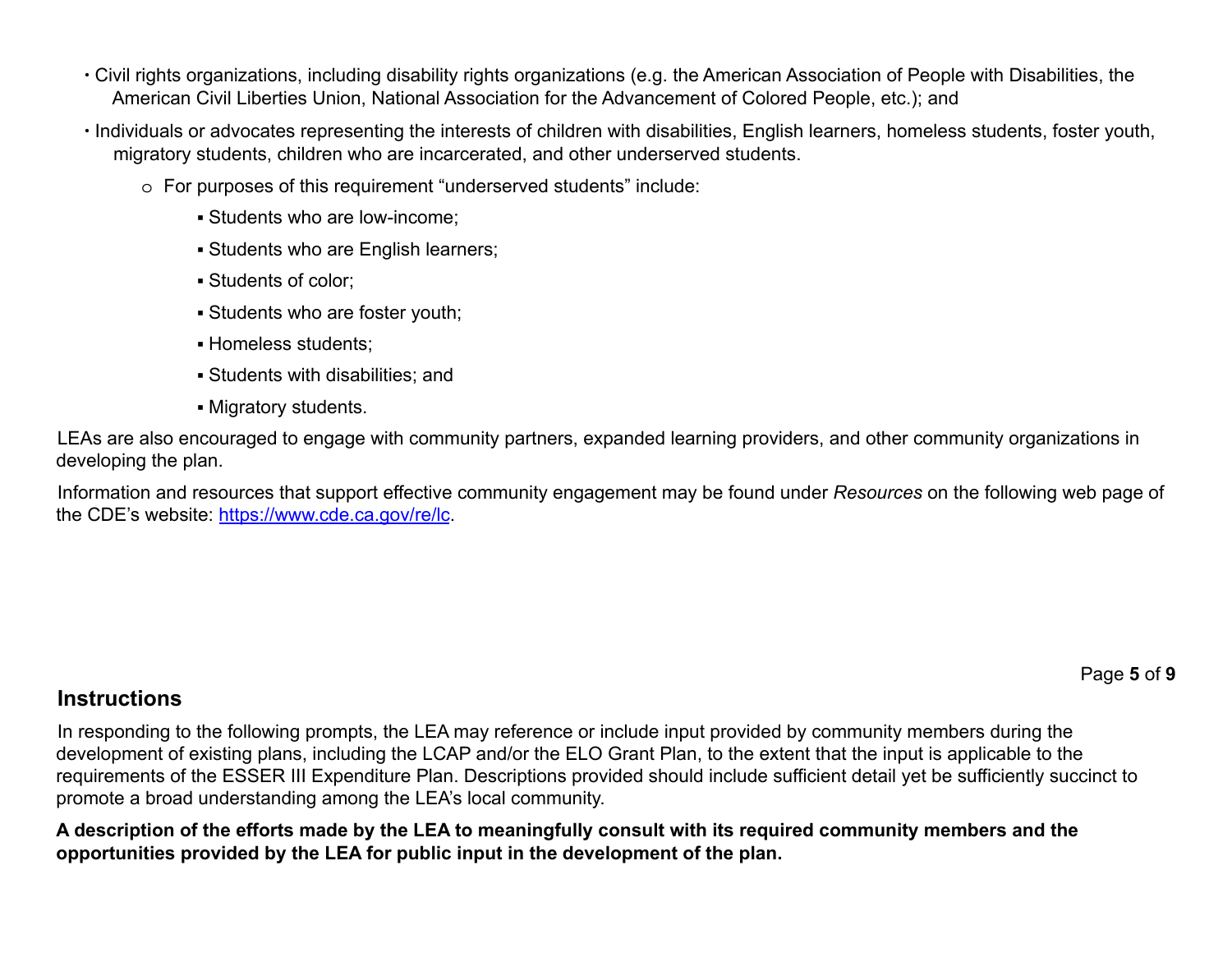A sufficient response to this prompt will describe how the LEA sought to meaningfully consult with its required community members in the development of the plan, how the LEA promoted the opportunities for community engagement, and the opportunities that the LEA provided for input from the public at large into the development of the plan.

As noted above, a description of "meaningful consultation" with the community will include an explanation of how the LEA has considered the perspectives and insights of each of the required community members in identifying the unique needs of the LEA, especially related to the effects of the COVID-19 pandemic.

#### **A description of the how the development of the plan was influenced by community input.**

A sufficient response to this prompt will provide clear, specific information about how input from community members and the public at large was considered in the development of the LEA's plan for its use of ESSER III funds. This response must describe aspects of the ESSER III Expenditure Plan that were influenced by or developed in response to input from community members.

- For the purposes of this prompt, "aspects" may include:
	- Prevention and mitigation strategies to continuously and safely operate schools for in-person learning;
	- Strategies to address the academic impact of lost instructional time through implementation of evidence-based interventions (e.g. summer learning or summer enrichment, extended day, comprehensive afterschool programs, or extended school year programs);
	- Any other strategies or activities implemented with the LEA's ESSER III fund apportionment consistent with section 2001(e)(2) of the ARP Act; and
	- Progress monitoring to ensure interventions address the academic, social, emotional, and mental health needs for all students, especially those students disproportionately impacted by COVID-19

For additional information and guidance, please see the U.S. Department of Education's Roadmap to Reopening Safely and Meeting All Students' Needs Document, available here: https://www2.ed.gov/documents/coronavirus/reopening-2.pdf.

Page **6** of **9**

### **Planned Actions and Expenditures**

#### **Purpose and Requirements**

As noted in the Introduction, an LEA receiving ESSER III funds is required to develop a plan to use its ESSER III funds to, at a minimum, address students' academic, social, emotional, and mental health needs, as well as the opportunity gaps that existed before, and were exacerbated by, the COVID-19 pandemic.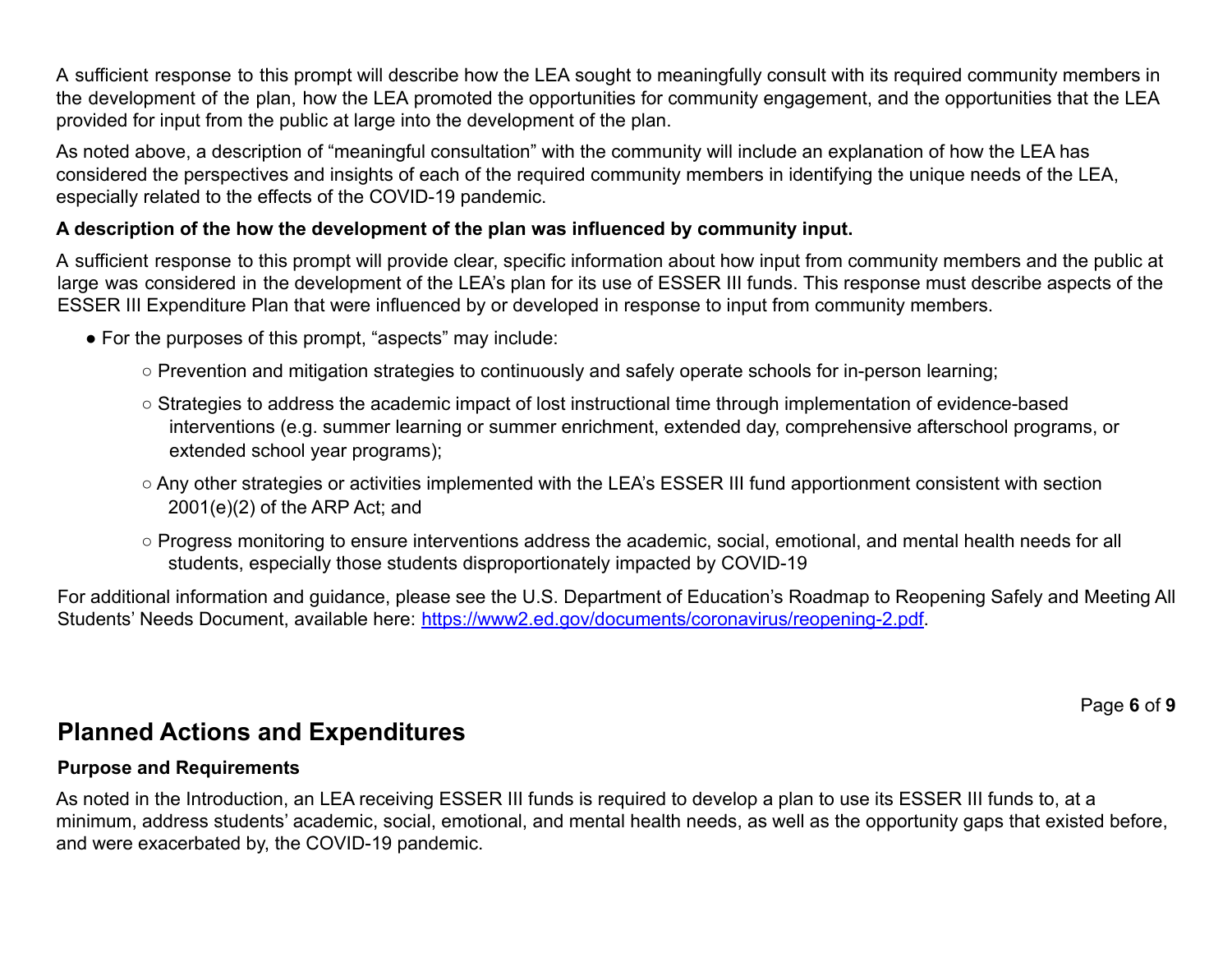### **Instructions**

An LEA has the flexibility to include actions described in existing plans, including the LCAP and/or ELO Grant Plan, to the extent that the action(s) address the requirements of the ESSER III Expenditure Plan. When including action(s) from other plans, the LEA must describe how the action(s) included in the ESSER III Expenditure Plan supplement the work described in the plan being referenced. The LEA must specify the amount of ESSER III funds that it intends to use to implement the action(s); these ESSER III funds must be in addition to any funding for those action(s) already included in the plan(s) referenced by the LEA. Descriptions of actions provided should include sufficient detail yet be sufficiently succinct to promote a broad understanding among the LEA's local community.

#### **Strategies for Continuous and Safe In-Person Learning**

Provide the total amount of funds being used to implement actions related to Continuous and Safe In-Person Learning, then complete the table as follows:

- ∙ If the action(s) are included in another plan, identify the plan and provide the applicable goal and/or action number from the plan. If the action(s) are not included in another plan, write "N/A".
- ∙ Provide a short title for the action(s).
- ∙ Provide a description of the action(s) the LEA will implement using ESSER III funds for prevention and mitigation strategies that are, to the greatest extent practicable, in line with the most recent CDC guidance, in order to continuously and safely operate schools for in-person learning.
- ∙ Specify the amount of ESSER III funds the LEA plans to expend to implement the action(s); these ESSER III funds must be in addition to any funding for those action(s) already included in the plan(s) referenced by the LEA.

#### **Addressing the Impact of Lost Instructional Time**

As a reminder, the LEA must use not less than 20 percent of its ESSER III funds to address the academic impact of lost instructional time. Provide the total amount of funds being used to implement actions related to addressing the impact of lost instructional time, then complete the table as follows:

∙ If the action(s) are included in another plan, identify the plan and provide the applicable goal and/or action number from the plan. If the action(s) are not included in another plan, write "N/A".

Page **7** of **9**

- ∙ Provide a short title for the action(s).
- ∙ Provide a description of the action(s) the LEA will implement using ESSER III funds to address the academic impact of lost instructional time through the implementation of evidence-based interventions, such as summer learning or summer enrichment, extended day, comprehensive afterschool programs, or extended school year programs.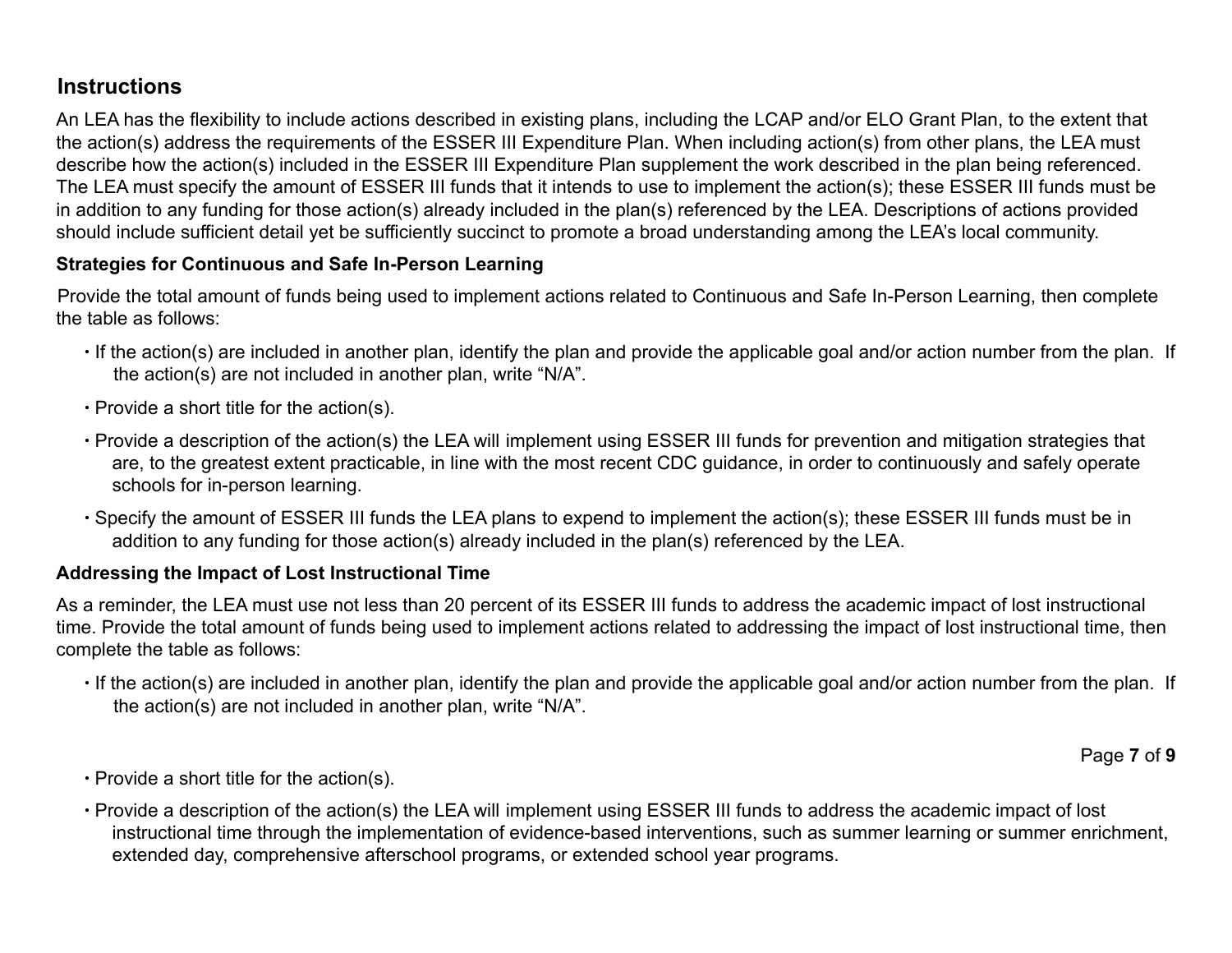∙ Specify the amount of ESSER III funds the LEA plans to expend to implement the action(s); these ESSER III funds must be in addition to any funding for those action(s) already included in the plan(s) referenced by the LEA.

#### **Use of Any Remaining Funds**

After completing the Strategies for Continuous and Safe In-Person Learning and the Addressing the Impact of Lost Instructional Time portions of the plan, the LEA may use any remaining ESSER III funds to implement additional actions to address students' academic, social, emotional, and mental health needs, as well as to address opportunity gaps, consistent with the allowable uses identified above in the Fiscal Requirements section of the Instructions. LEAs choosing to use ESSER III funds in this manner must provide the total amount of funds being used to implement actions with any remaining ESSER III funds, then complete the table as follows:

- ∙ If the action(s) are included in another plan, identify the plan and provide the applicable goal and/or action number from the plan. If the action(s) are not included in another plan, write "N/A".
- ∙ Provide a short title for the action(s).
- ∙ Provide a description of any additional action(s) the LEA will implement to address students' academic, social, emotional, and mental health needs, as well as to address opportunity gaps, consistent with the allowable uses identified above in the Fiscal Requirements section of the Instructions. If an LEA has allocated its entire apportionment of ESSER III funds to strategies for continuous and safe in-person learning and/or to addressing the impact of lost instructional time, the LEA may indicate that it is not implementing additional actions.
- ∙ Specify the amount of ESSER III funds the LEA plans to expend to implement the action(s); these ESSER III funds must be in addition to any funding for those action(s) already included in the plan(s) referenced by the LEA. If the LEA it is not implementing additional actions the LEA must indicate "\$0".

### **Ensuring Interventions are Addressing Student Needs**

The LEA is required to ensure its interventions will respond to the academic, social, emotional, and mental health needs of all students, and particularly those students most impacted by the COVID–19 pandemic, including students from low-income families, students of color, English learners, children with disabilities, students experiencing homelessness, children in foster care, and migratory students.

The LEA may group actions together based on how the LEA plans to monitor the actions' progress. For example, if an LEA plans to monitor the progress of two actions in the same way and with the same frequency, the LEA may list both actions within the same row of the table. Each action included in the ESSER III Expenditure Plan must be addressed within the table, either individually or as part of a group of actions.

Page **8** of **9**

- Complete the table as follows:
	- ∙ Provide the action title(s) of the actions being measured.
	- ∙ Provide a description of how the LEA will monitor progress of the action(s) to ensure that they are addressing the needs of